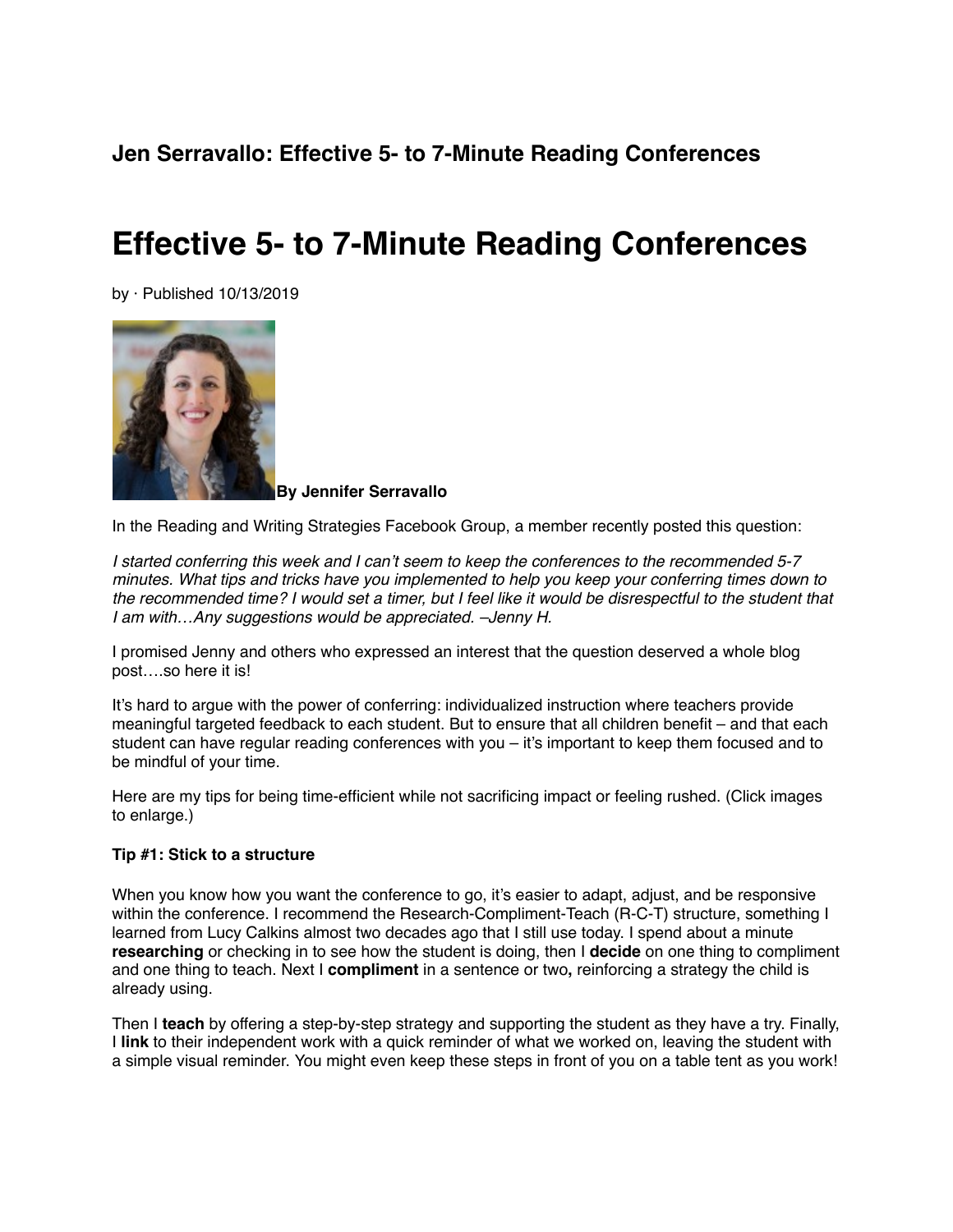

© 2019 Serravallo A Teacher's Guide to Reading Conferences

#### **Tip #2: Don't open too many cans of worms**

During the **research** phase of the conference, it can be tempting to ask a lot of questions, look at all the artifacts (Post-its, notebook entries, etc.) that the student has produced since the last time you met, and get into the weeds. It can be overwhelming to get so much information because it makes it harder to focus and choose what to teach. It also makes the conference feel less like a conversation, and more like you're grilling the student.

Instead, begin the conference with the student's goal in mind. *Research only connected to that goal.* For example, if the student is working on improving fluency, then just have them read aloud. If the student is working on better understanding the plot, then ask them to retell.

#### **Tip #3: Keep skill progressions in mind**

Conferences are most impactful when they are focused on a student's goal. Though the goal is something the student cannot yet do, there is a progression of skills within the goal. The best targeted teaching leans on what a student can already do (where they are on the progression of skills) and nudges them toward deeper work. For example, if a student is working on a goal of understanding text features, the progression might look something like this: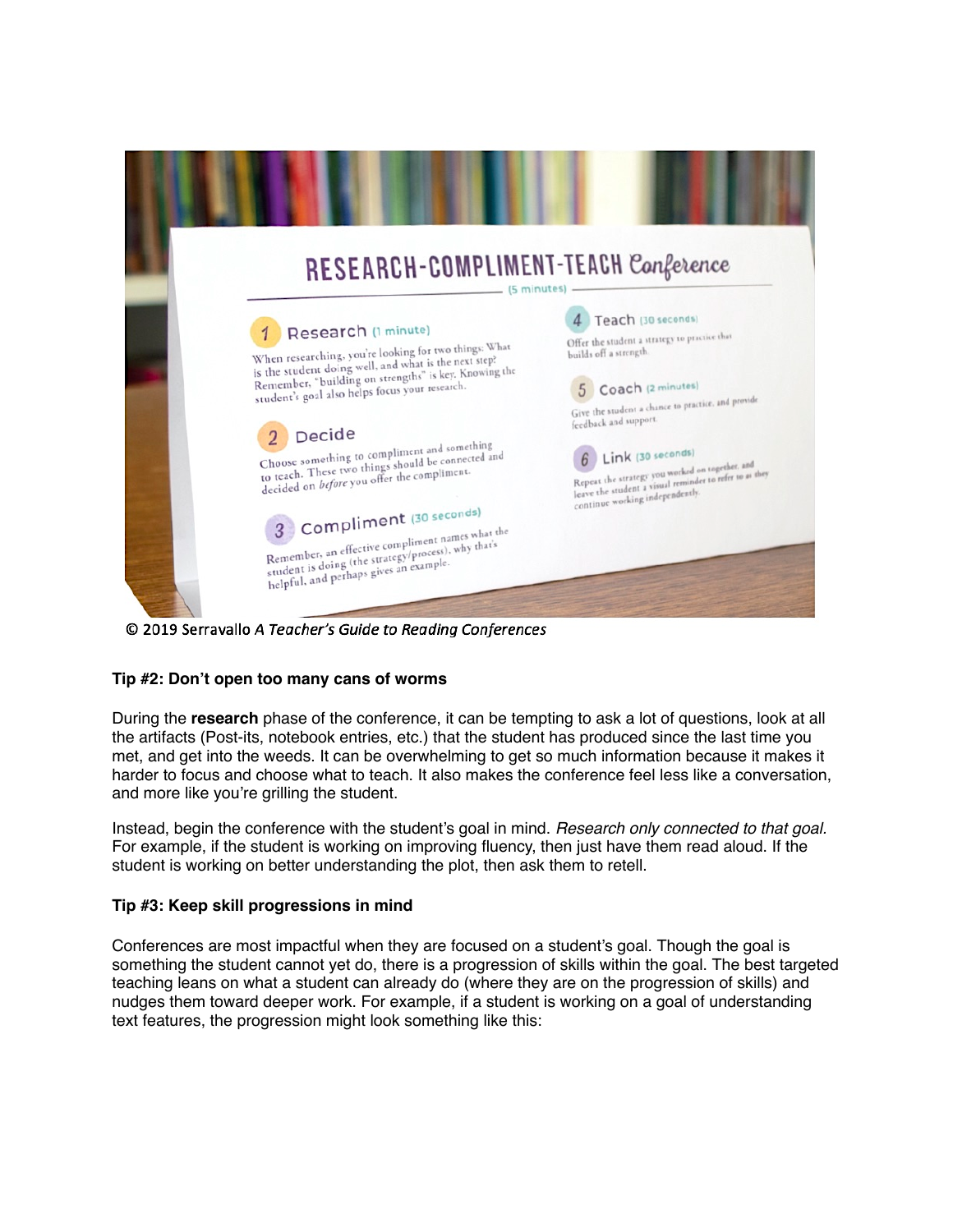# *Understanding Text Features*



If you determine the student is able to offer multiple details from the feature, you might think, "What's just a little more than what they are doing now?" and help the child with a strategy to connect the information from the feature to the information in the rest of the text.

In doing so, you've based a teaching opportunity on a strength. You're working within the child's zone of proximal development. Doing so boosts a student's confidence and makes it more likely that the child will be able to approximate in the few minutes they have with you, and continue independently when you move on to another child.

#### **Tip #4: Teach** *one* **thing**

Teachable moments abound in every moment of the teaching day, and conference time is no exception. It's inevitable that you'll be in the midst of teaching a student about improving fluency by noticing mid-sentence punctuation when they get stuck on a word. You might be tempted to switch gears and teach a decoding strategy. In most cases, my advice is to stay focused on the one thing you taught, make note of what else you noticed, and plan to support what else the student needs in a subsequent conference.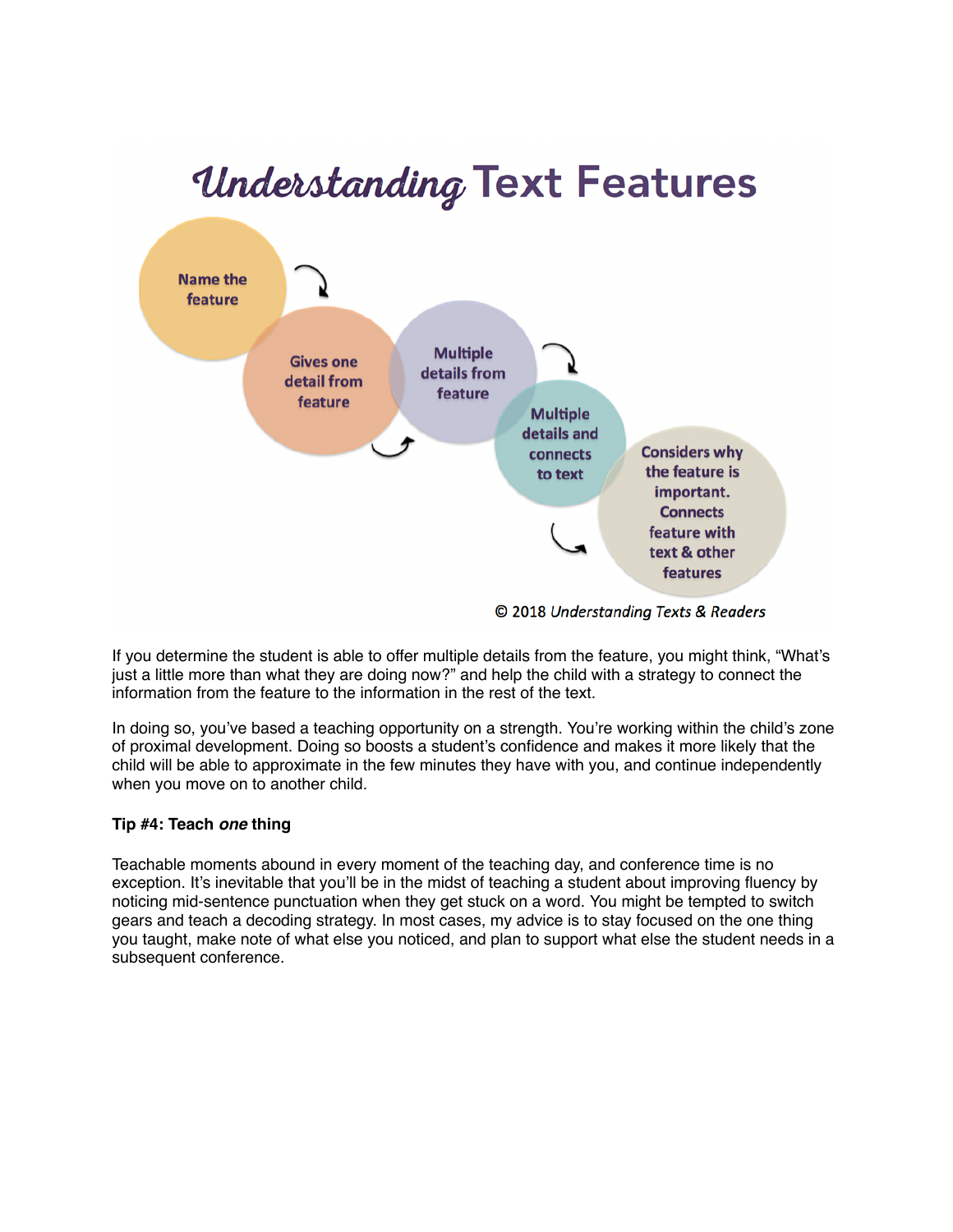

© Serravallo, 2019. A Teacher's Guide to Reading Conferences

#### **Tip #5 Don't model (or if you do, keep it short)**

I used to do a lot of modeling/demonstrating in conferences and would spend two or more of my five minutes doing a lot of talking, showing, and telling. My experience tells me that in a one-on-one situation, it's just as effective (and much more efficient) to get the student to just try what you want them to do and give them coaching and feedback as they work. No demonstration needed.

So now, I always try that first—I just tell the step-by-step strategy, and get the student to practice while I coach. If the student needs a quick example or demo, I'll do it only after I've given them a chance and they show me they need more support. And even then it's short—just one quick example.

#### **Tip #6 Let it go**

Conferences are an opportunity to give the student some supported practice. It's ok to leave before the student masters what you've taught. Like with piano lessons where the teacher leaves when time's up even if the piece isn't perfected, in conferences we need to move on to other students and trust that there is value and potential for progress in the independent practice time *in between* each session.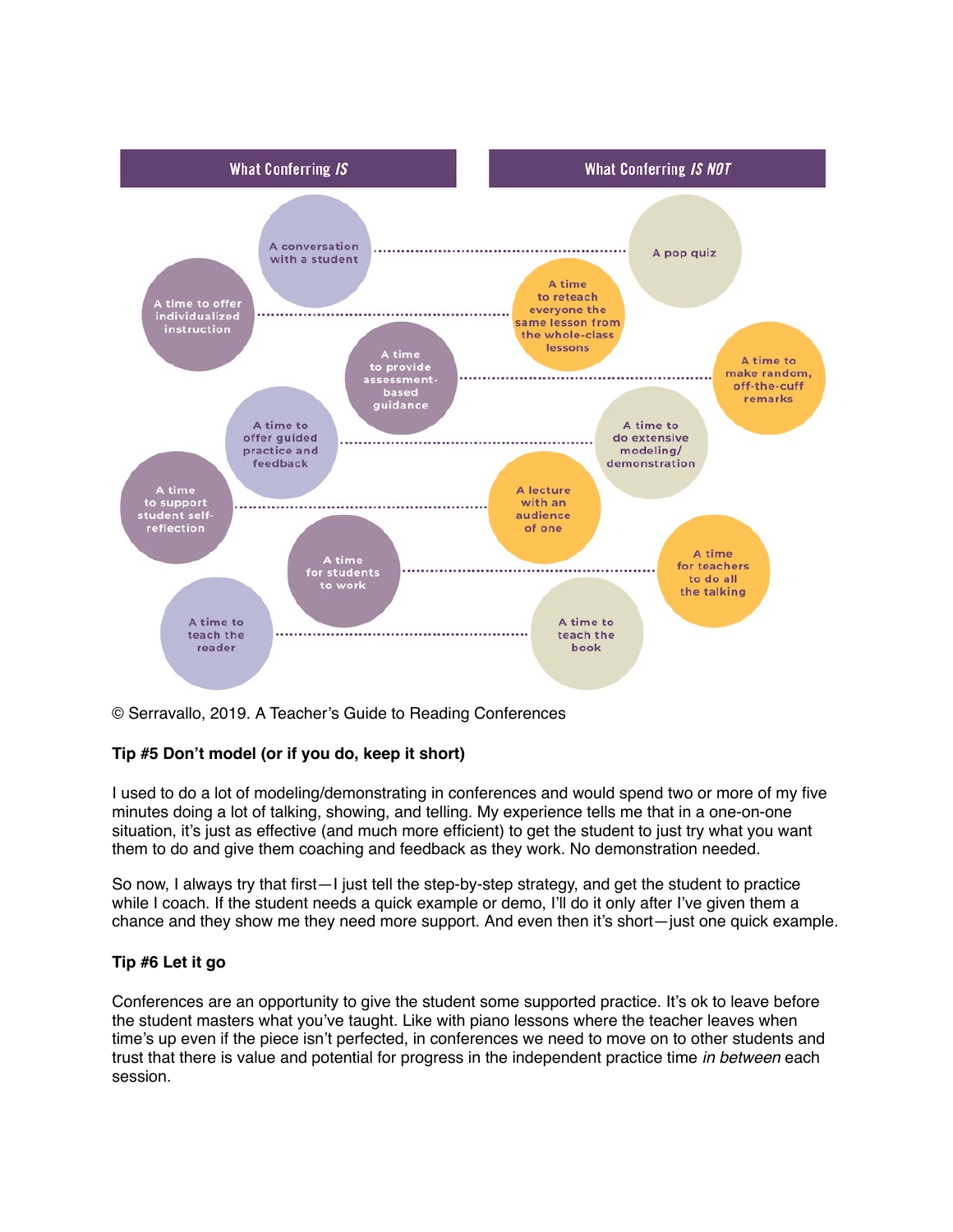Leave the student with a sticky note or book mark to remind them of what you worked on (just as a piano teacher leaves sheet music with marginal notes) and plan to see them a few days later.



### © 2019 Serravallo A Teacher's Guide to Reading Conferences

#### **Tip #7 Confer in groups when more than one student needs the same strategy**

As you set goals with students and see them regularly, you'll start to notice patterns in your class. "Hey, these three are all working on retelling the plot of simple chapter books" you might notice, or "These two are both trying to infer character feelings." It makes great sense, then, to pull students together to save time.

In a small group conference (AKA "strategy lesson") you can start by telling the children why you've pulled them together, offer a strategy that everyone will practice on their own, and move around the group coaching and giving feedback one-on-one. These small group conferences last about the same amount of time as individual conferences, but you can work with two or three children at a time.

#### **Learning to use less time…takes time!**

Just as your students need to practice strategies to work toward their goals, you'll likely find that getting your conferences focused and short will take time, too. Be as patient with yourself as you are with your students. Work on one of these tips one at a time, reflect, improve!

[Read Rita Platt's review of](https://www.middleweb.com/40708/a-super-guide-to-quality-reading-conferences/) *[A Teacher's Guide to Reading Conferences](https://www.middleweb.com/40708/a-super-guide-to-quality-reading-conferences/)*